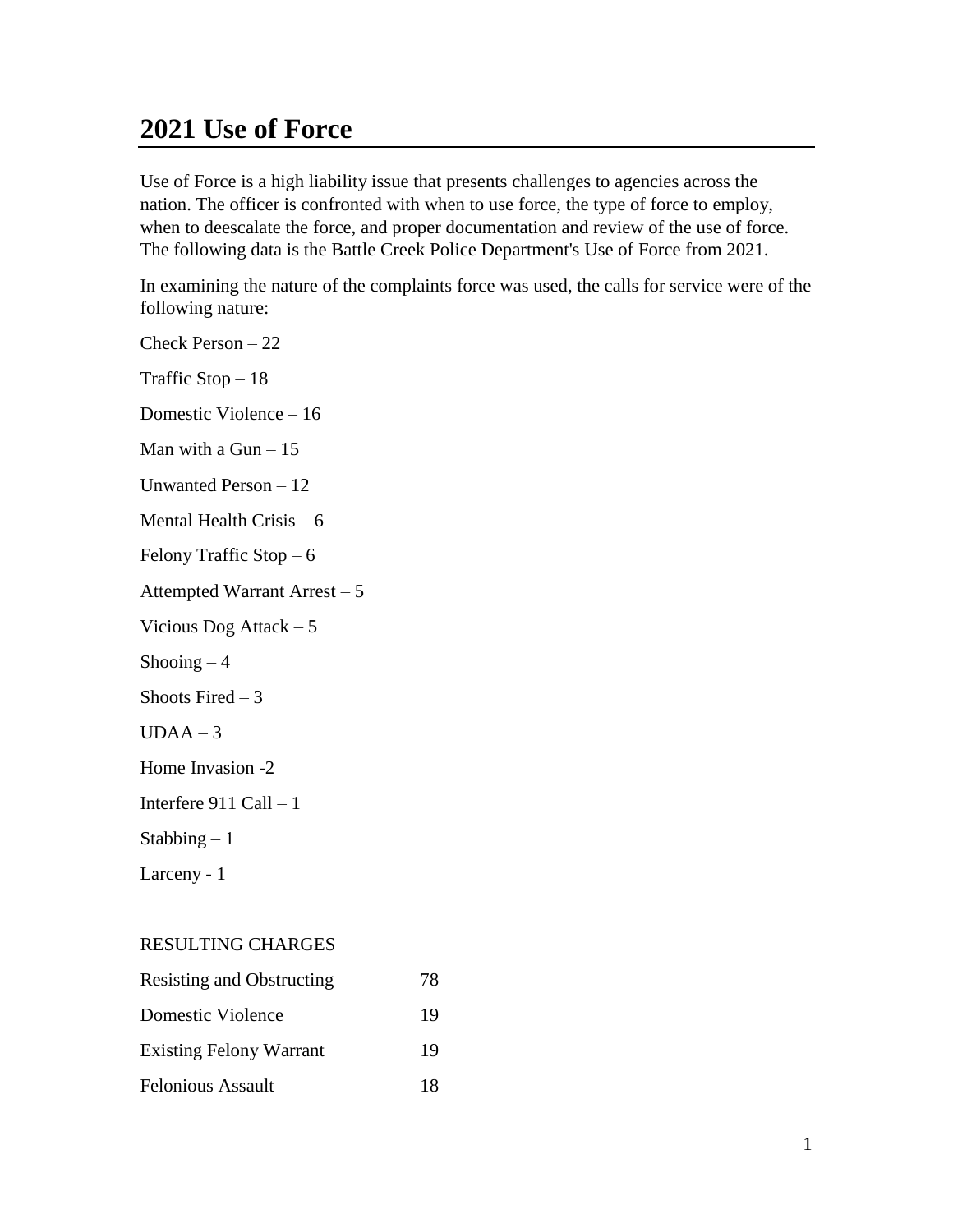| <b>Existing Misdemeanor Warrant</b> | 11             |
|-------------------------------------|----------------|
| <b>Carry Concealed Weapon</b>       | 10             |
| Protective Custody                  | 7              |
| <b>Felony Possession Firearm</b>    | 7              |
| Home Invasion                       | 6              |
| <b>Assault on Police Officer</b>    | 5              |
| Assault with Intent to Murder       | 5              |
| Flee & Elude                        | 5              |
| <b>Possession Cocaine</b>           | 5              |
| <b>Possession Methamphetamine</b>   | 4              |
| <b>DWLS</b>                         | $\overline{4}$ |
| PPO Violation                       | $\overline{4}$ |
| <b>OWI</b>                          | $\overline{4}$ |
| <b>UDAA</b>                         | 4              |
| Trespassing                         | 3              |
| Interfere with 911 Call             | $\overline{2}$ |
| <b>Disorderly Conduct</b>           | $\overline{2}$ |
| Strangulation                       | $\mathbf{1}$   |
| <b>Possession Fentanyl</b>          | 1              |
| Larceny                             | 1              |
| Possession of Xanax                 | $\mathbf{1}$   |
| <b>MDOP</b>                         | 1              |
| Unlawful Imprisonment               | 1              |
| Retail Fraud                        | 1              |
| <b>Identity Theft</b>               | 1              |
|                                     |                |

#### USE OF FORCE – MONTH

| January |  |
|---------|--|
|         |  |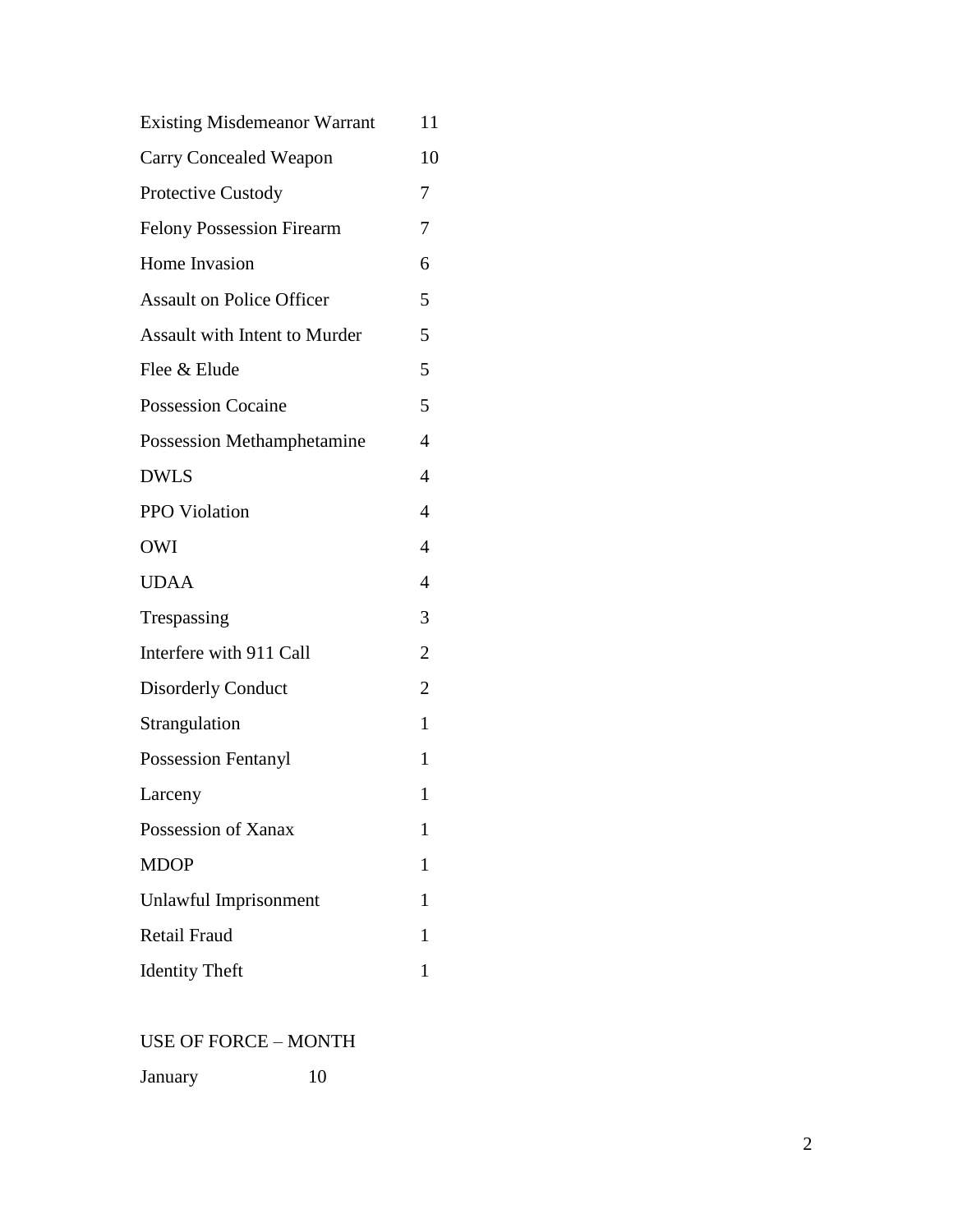| February  | 8  |
|-----------|----|
| March     | 10 |
| April     | 9  |
| May       | 14 |
| June      | 5  |
| July      | 7  |
| August    | 9  |
| September | 12 |
| October   | 14 |
| November  | 8  |
| December  | 6  |

## USE OF FORCE – TIME

| $0000 - 0400$ | 15 |
|---------------|----|
| $0400 - 0800$ | 9  |
| $0800 - 1200$ | 21 |
| $1200 - 1600$ | 24 |
| $1600 - 2000$ | 27 |
| $2000 - 0000$ | 22 |

## INCIDENTS INVOLVING MORE THAN ONE OFFICER

66

#### TYPES OF FORCE USED IN 2021

| Firearms           | 63 (5 Aggressive Dogs, 3 Use of Force Incidents) |
|--------------------|--------------------------------------------------|
| Pepper Spray       |                                                  |
| Other Weapons (K9) |                                                  |
| Personal           | 60                                               |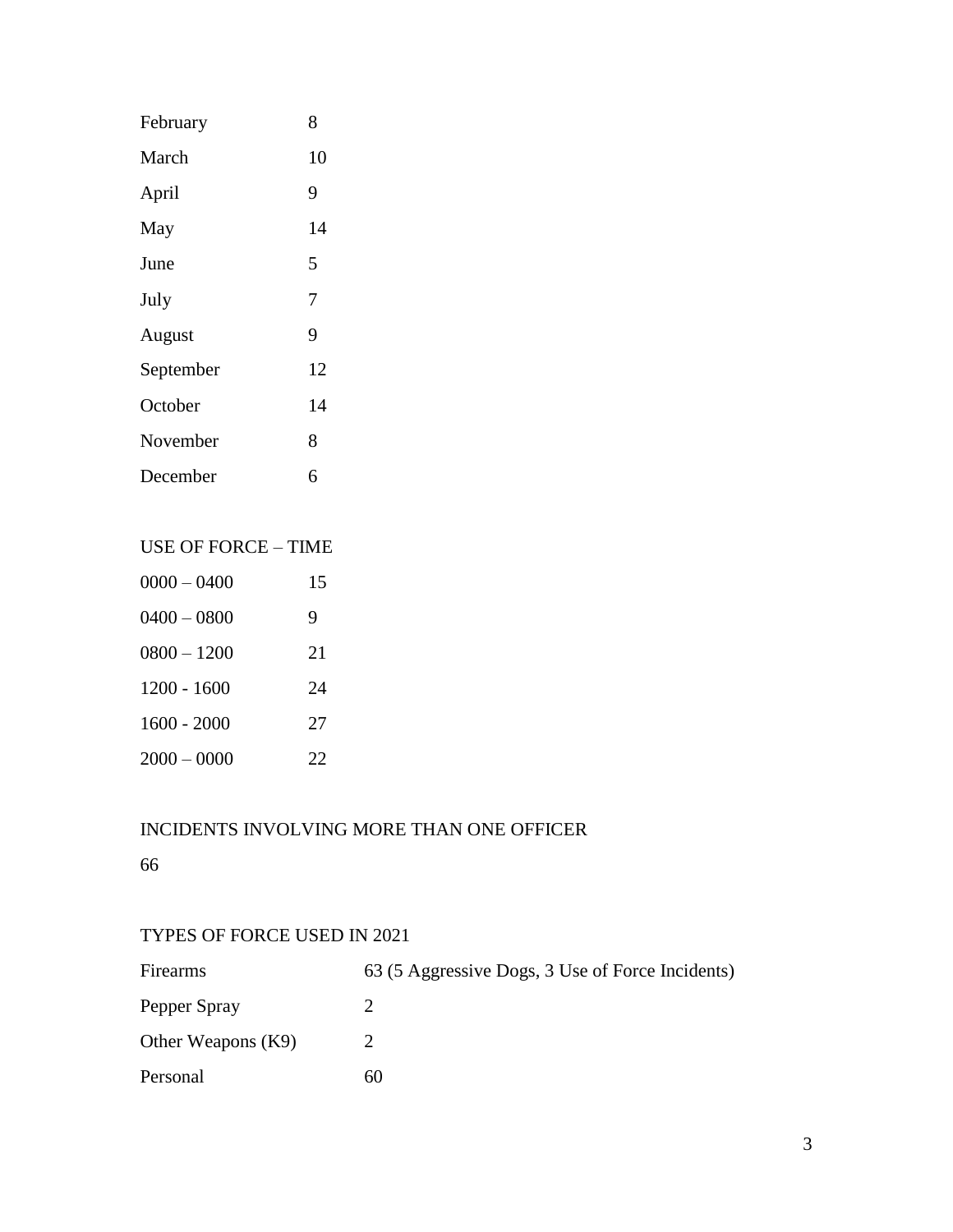| Restraint (Body Wrap) |                             |
|-----------------------|-----------------------------|
| Taser                 | 13                          |
| ASP                   | $\mathcal{D}_{\mathcal{A}}$ |

\*Some incidents have more than one type of Use of Force, i.e. an officer may attempt to use physical control that is not successful and transitions to another use of force such as a Taser, or more than one officer was involved in the incident.

#### USE OF FORCE 2021: INVOLVED CITIZEN DEMOGRAPHICS

|              | Female           | Male             | Unknown          | Total            |
|--------------|------------------|------------------|------------------|------------------|
| Asian        | $\boldsymbol{0}$ | $\boldsymbol{0}$ | $\overline{0}$   | $\boldsymbol{0}$ |
| <b>Black</b> | 9                | 54               | $\overline{0}$   | 63               |
| Hispanic     | $\overline{0}$   | $\overline{2}$   | $\boldsymbol{0}$ | $\overline{2}$   |
| Other        | $\boldsymbol{0}$ | $\mathbf{1}$     | $\overline{0}$   | 1                |
|              |                  |                  |                  |                  |
| White        | 7                | 43               | $\overline{0}$   | 50               |
| Total        | 16               | 100              | $\boldsymbol{0}$ | 116              |

#### USE OF FORCE 2021: INVOLVED OFFICER DEMOGRAPHICS

|              | Female       | Male           | Total |
|--------------|--------------|----------------|-------|
| <b>Black</b> | $\mathbf{1}$ | 18             | 19    |
| Hispanic     | 1            | 5              | 6     |
| Asian        | 0            | $\overline{0}$ | 0     |
| White        | 10           | 101            | 111   |
| Other        | 0            | 0              | 0     |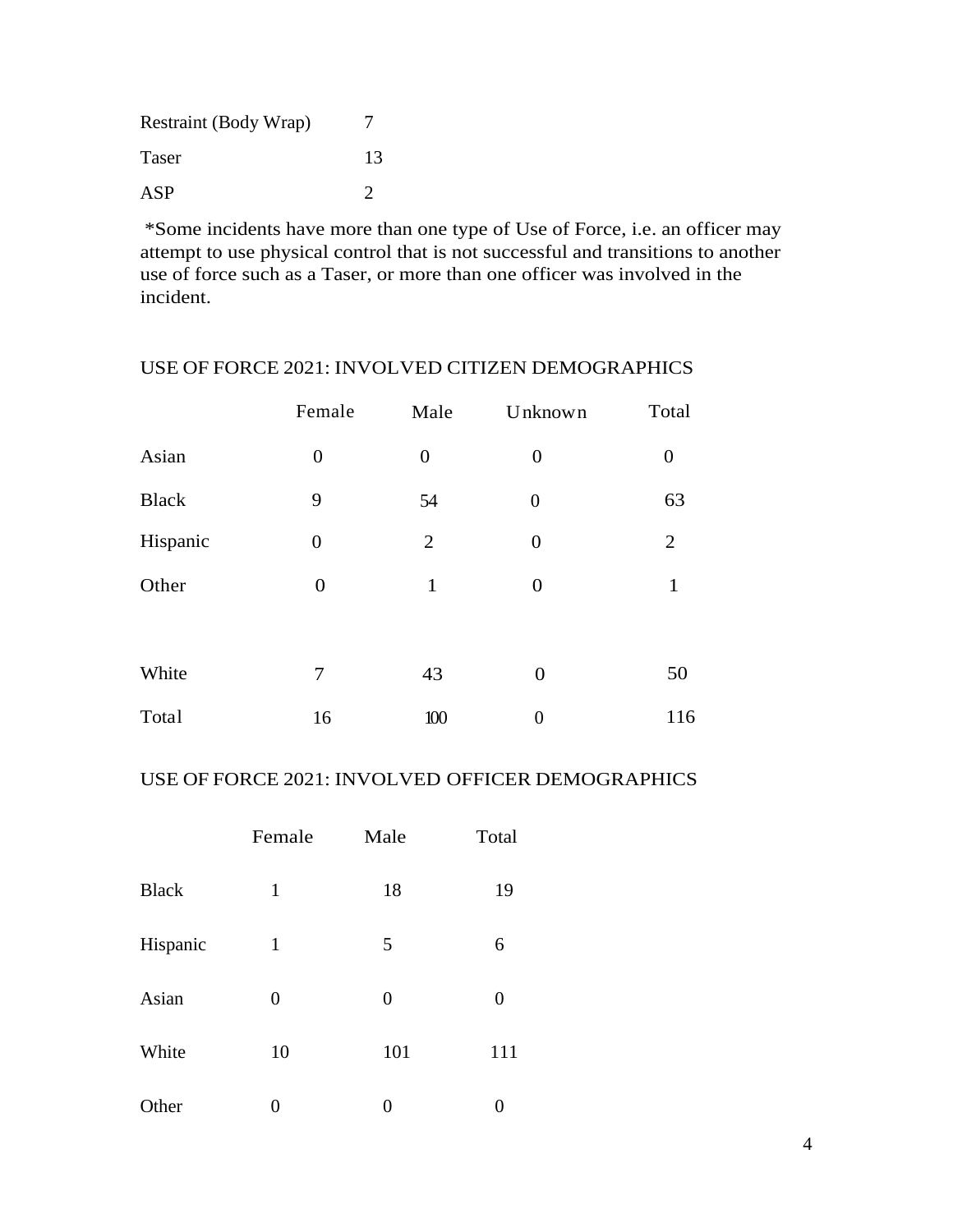| Total<br>124 | 136 |
|--------------|-----|
|--------------|-----|

## 2021 USE OF FORCE EFFECTIVENESS

| Type of Force           | Effective | Not Effective |
|-------------------------|-----------|---------------|
| Aerosol Agent           | 1         | $\mathbf{1}$  |
| <b>Restraint System</b> | 7         | 0             |
| Personnel Weapon        | 48        | 12            |
| Police K-9              | 2         | 0             |
| Taser                   | 9         | 4             |
| Firearm                 | 56        | 7             |
| ASP                     | 0         | 2             |

### USE OF FORCE INVOLVED CITIZEN 5 YEAR TREND

# Use of Force 2016: Involved Citizen Demographics

|              | Female         | Male           | Unknown        | Total          |
|--------------|----------------|----------------|----------------|----------------|
| Asian        | $\overline{0}$ | $\overline{0}$ | $\overline{0}$ | $\overline{0}$ |
| <b>Black</b> | $\overline{4}$ | 17             | $\overline{0}$ | 21             |
| Hispanic     | $\overline{0}$ | $\overline{0}$ | $\overline{0}$ | $\overline{0}$ |
| White        | 7              | 11             | $\overline{0}$ | 18             |
| Unknown      | $\overline{0}$ | $\mathbf{1}$   | $\overline{0}$ | 1              |
| Total        | 10             | 59             | 0              | 40             |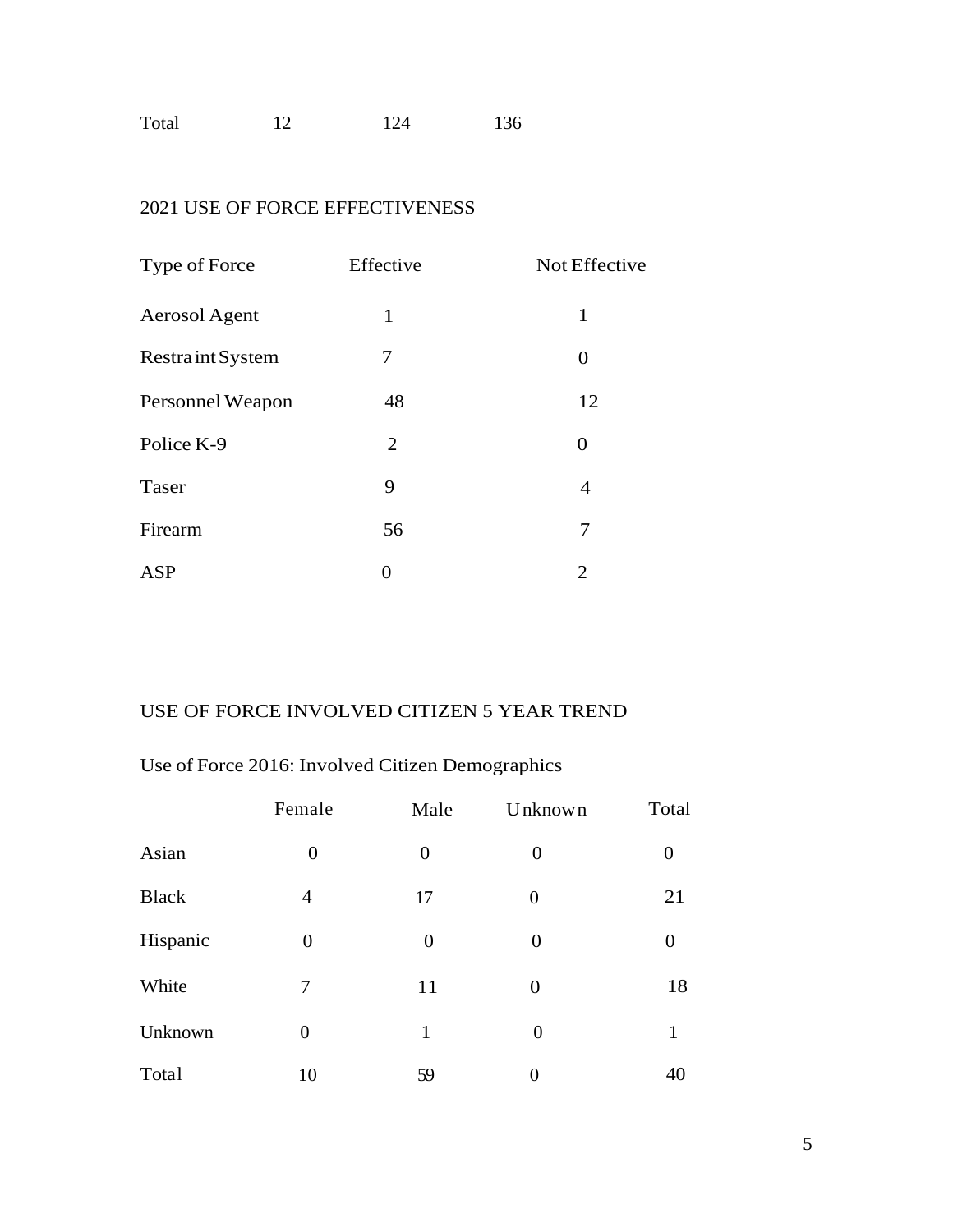|              | Female         | Male           | Unknown        | Total          |
|--------------|----------------|----------------|----------------|----------------|
| Asian        | $\overline{0}$ | $\overline{0}$ | 0              | $\overline{0}$ |
| <b>Black</b> | $\overline{2}$ | 29             | $\theta$       | 31             |
| Hispanic     | $\theta$       | $\mathbf{1}$   |                | 1              |
| White        | $\mathbf{1}$   | 20             | $\overline{0}$ | 21             |
| Unknown      | $\overline{0}$ | 1              | $\theta$       | 1              |
| Total        | 3              | 51             | 0              | 54             |

# Use of Force 2017: Involved Citizen Demographics

# Use of Force 2018: Involved Citizen Demographics

|              | Female         | Male           | Unknown        | Total            |
|--------------|----------------|----------------|----------------|------------------|
| Asian        | $\overline{0}$ | $\overline{0}$ | 0              | $\boldsymbol{0}$ |
| <b>Black</b> | 5              | 38             | $\overline{0}$ | 43               |
| Hispanic     | $\overline{0}$ | $\overline{2}$ | $\overline{0}$ | $\overline{2}$   |
| White        | 3              | 28             | $\overline{0}$ | 31               |
| Unknown      | $\overline{0}$ | $\overline{0}$ | $\overline{0}$ | $\overline{0}$   |
| Total        | 10             | 59             | 0              | 76               |

# Use of Force 2019: Involved Citizen Demographics

|              | Female | Male     | Unknown | Total |
|--------------|--------|----------|---------|-------|
| Asian        | O      | $\theta$ |         |       |
| <b>Black</b> | 5      | 30       |         | 35    |
| Hispanic     |        |          |         |       |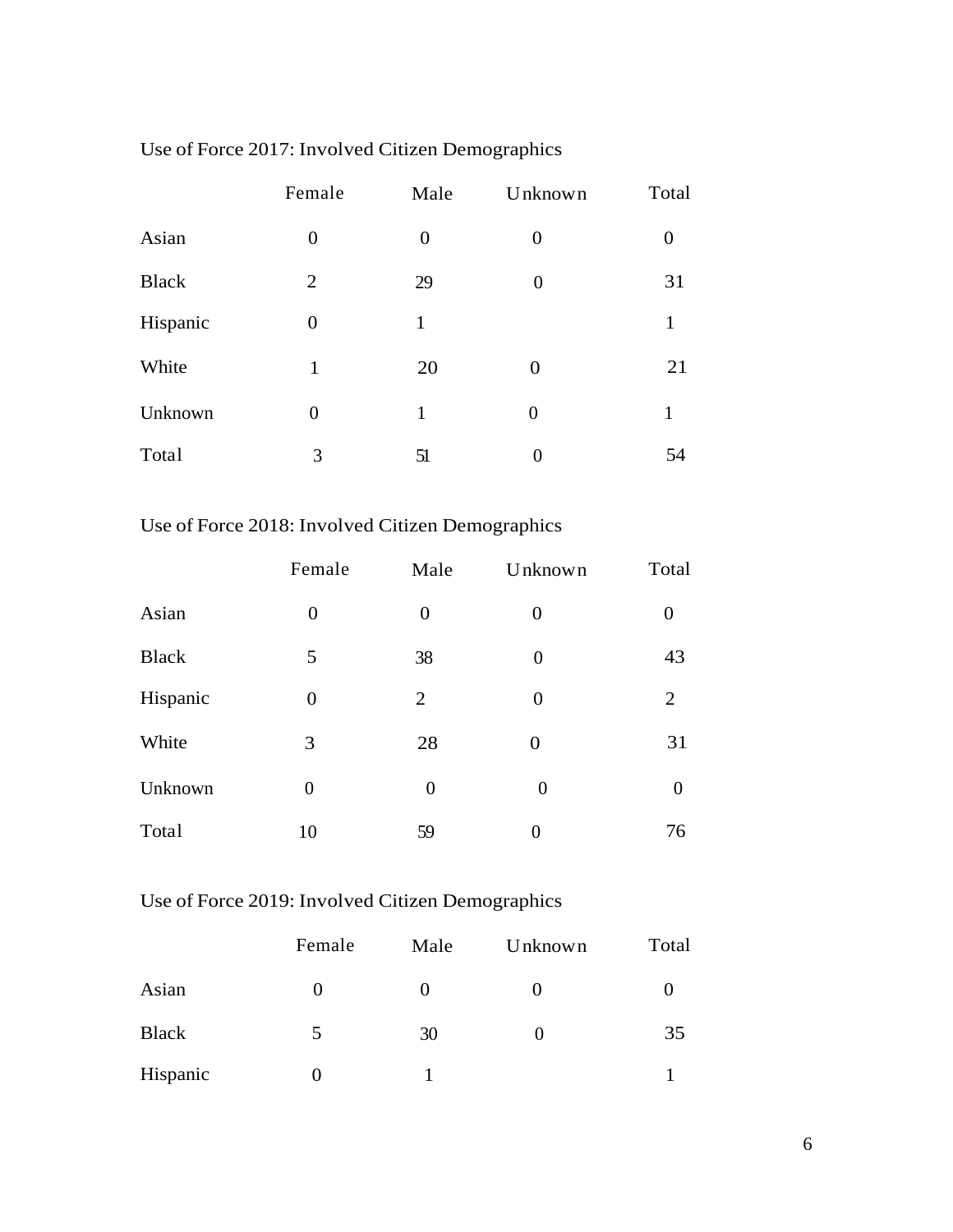| Other | 0  |    |    |
|-------|----|----|----|
| White | 5  | 27 | 32 |
| Total | 10 | 59 | 69 |

### Use of Force 2020: Involved Citizen Demographics

|              | Female         | Male           | Unknown        | Total            |
|--------------|----------------|----------------|----------------|------------------|
| Asian        | $\overline{0}$ | $\overline{0}$ | $\Omega$       | $\theta$         |
| <b>Black</b> | 2              | 35             | 0              | 37               |
| Hispanic     | $\theta$       | $\overline{0}$ | 0              | $\overline{0}$   |
| White        | 7              | 33             | $\theta$       | 40               |
| Unknown      | $\overline{0}$ | $\overline{0}$ | $\overline{0}$ | $\boldsymbol{0}$ |
| Total        | 9              | 68             | 0              | 77               |

### Use of Force 2021: Involved Citizen Demographics

|              | Female           | Male           | Unknown        | Total            |
|--------------|------------------|----------------|----------------|------------------|
| Asian        | $\boldsymbol{0}$ | $\overline{0}$ | 0              | $\boldsymbol{0}$ |
| <b>Black</b> | 9                | 54             | $\overline{0}$ | 63               |
| Hispanic     | $\boldsymbol{0}$ | $\overline{2}$ | $\overline{0}$ | 2                |
| Other        | $\boldsymbol{0}$ | 1              | 0              | 1                |
| White        | 7                | 43             | $\overline{0}$ | 50               |
| Total        | 16               | 100            | $\overline{0}$ | 116              |

#### USE OF FORCE INVOLVED OFFICERS 5 YEAR TREND

Use of Force 2016: Involved Officer Demographics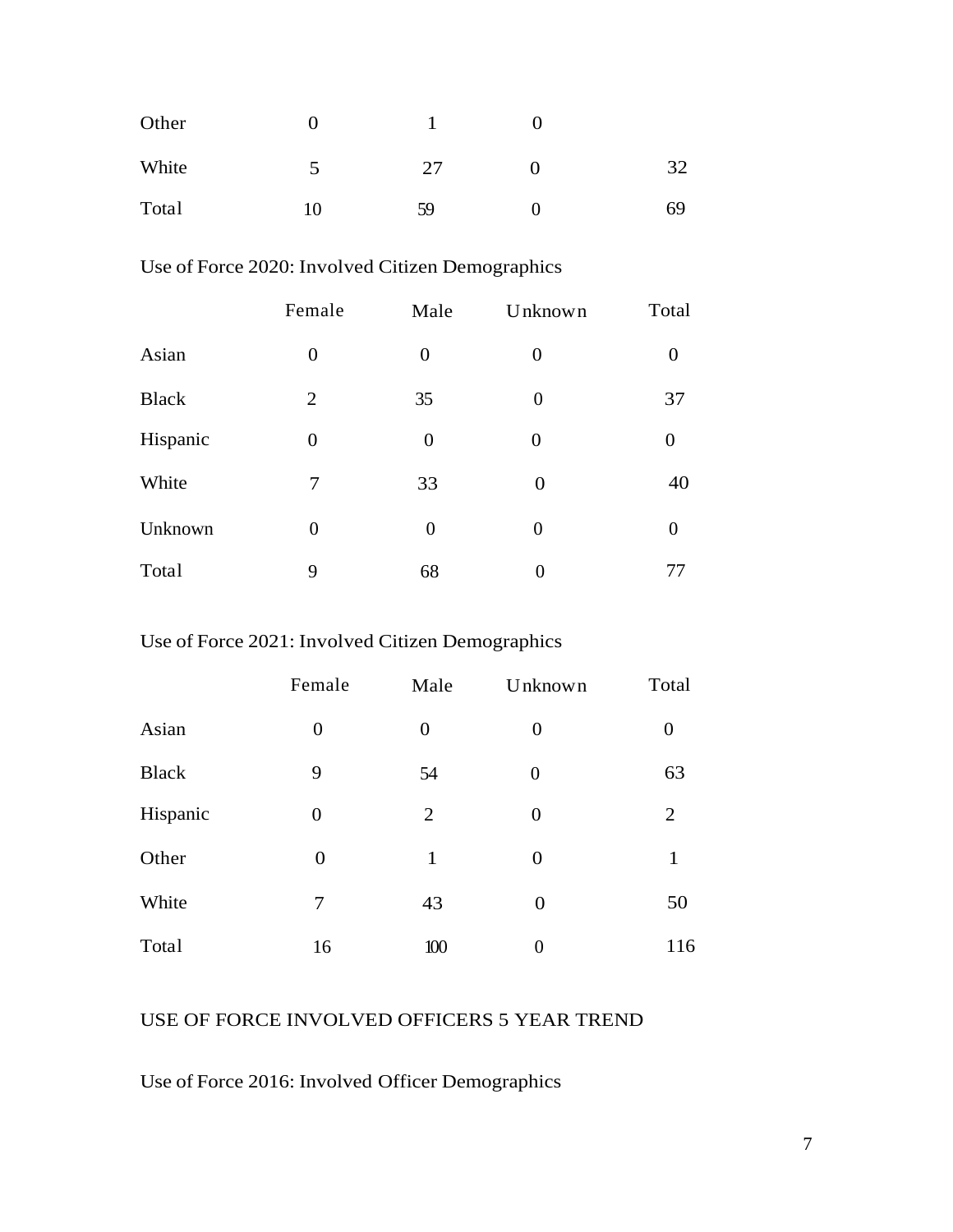|              | Female           | Male             | Total          |
|--------------|------------------|------------------|----------------|
| <b>Black</b> | $\boldsymbol{0}$ | 3                | 3              |
| Hispanic     | $\boldsymbol{0}$ | $\boldsymbol{0}$ | $\overline{0}$ |
| Asian        | $\overline{0}$   | 0                | $\overline{0}$ |
| White        | $\overline{2}$   | 21               | 23             |
| Other        | $\overline{0}$   | $\boldsymbol{0}$ | 0              |
| Total        | 2                | 24               | 26             |

Use of Force 2017: Involved Officer Demographics

|              | Female         | Male             | Total            |
|--------------|----------------|------------------|------------------|
| <b>Black</b> | $\mathbf{1}$   | 4                | 5                |
| Hispanic     | 0              | $\boldsymbol{0}$ | $\boldsymbol{0}$ |
| Asian        | 0              | $\boldsymbol{0}$ | $\boldsymbol{0}$ |
| White        | 3              | 68               | 61               |
| Other        | $\overline{0}$ | $\boldsymbol{0}$ | $\boldsymbol{0}$ |
| Total        | 4              | 72               | 72               |

Use of Force 2018: Involved Officer Demographics

|              | Female | Male | Total |
|--------------|--------|------|-------|
| <b>Black</b> |        |      |       |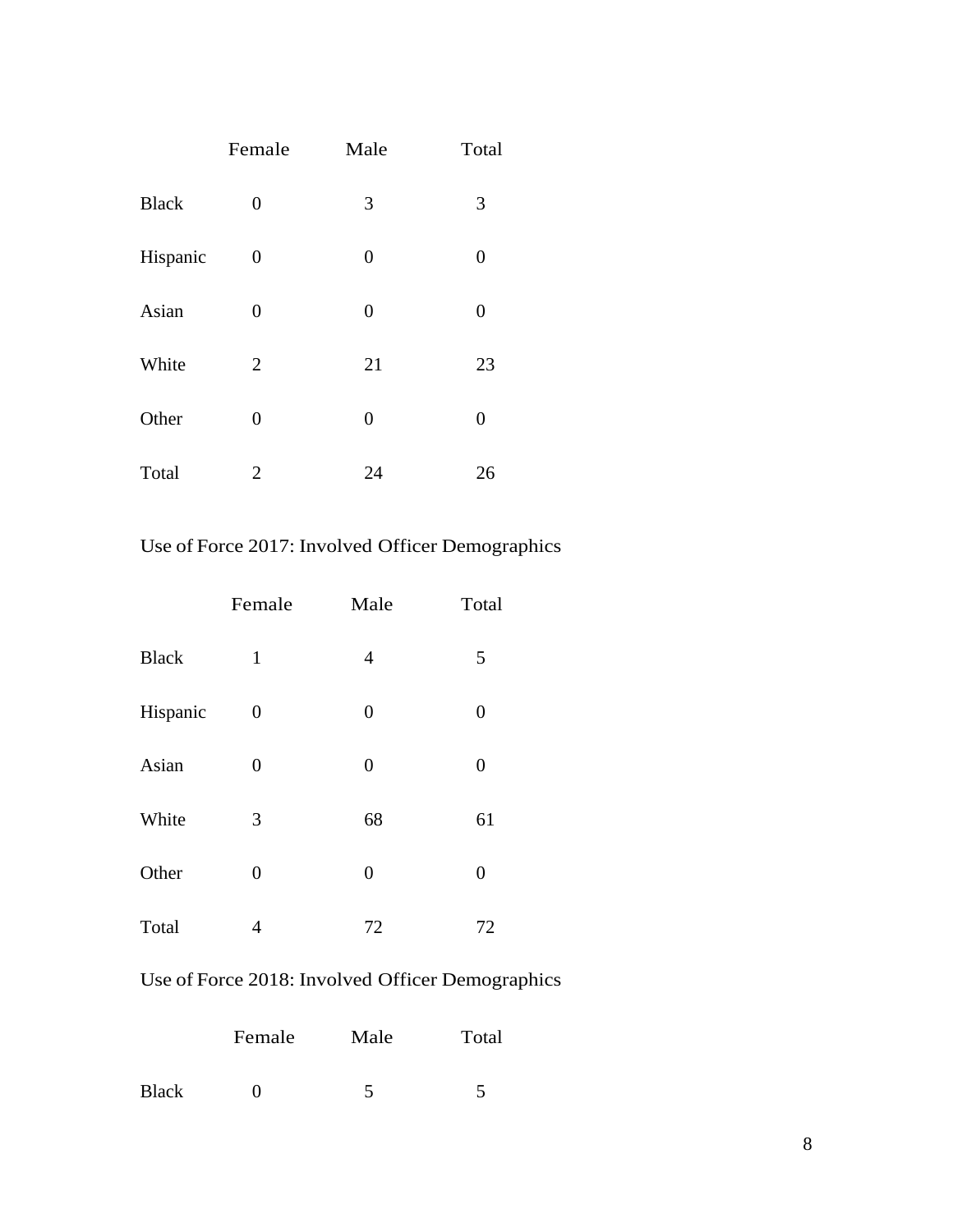| Hispanic | 0              | $\overline{2}$ | 2              |
|----------|----------------|----------------|----------------|
| Asian    | $\overline{2}$ | $\overline{0}$ | $\overline{2}$ |
| White    | $\overline{2}$ | 59             | 61             |
| Other    | 4              | $\overline{0}$ | 4              |
| Total    | 8              | 66             | 74             |

# Use of Force 2019: Involved Officer Demographics

|              | Female         | Male           | Total          |
|--------------|----------------|----------------|----------------|
| <b>Black</b> | $\mathbf{1}$   | 5              | 6              |
| Hispanic     | 0              | $\overline{2}$ | $\overline{2}$ |
| Asian        | $\overline{2}$ | $\overline{0}$ | $\overline{2}$ |
| White        | $\overline{2}$ | 57             | 59             |
| Other        | 4              | $\overline{0}$ | 4              |
| Total        | 9              | 64             | 73             |

# Use of Force 2020: Involved Officer Demographics

|              | Female | Male | Total |
|--------------|--------|------|-------|
| <b>Black</b> |        | 13   | 17    |
| Hispanic     | 0      | 3    | 3     |
| Asian        |        |      |       |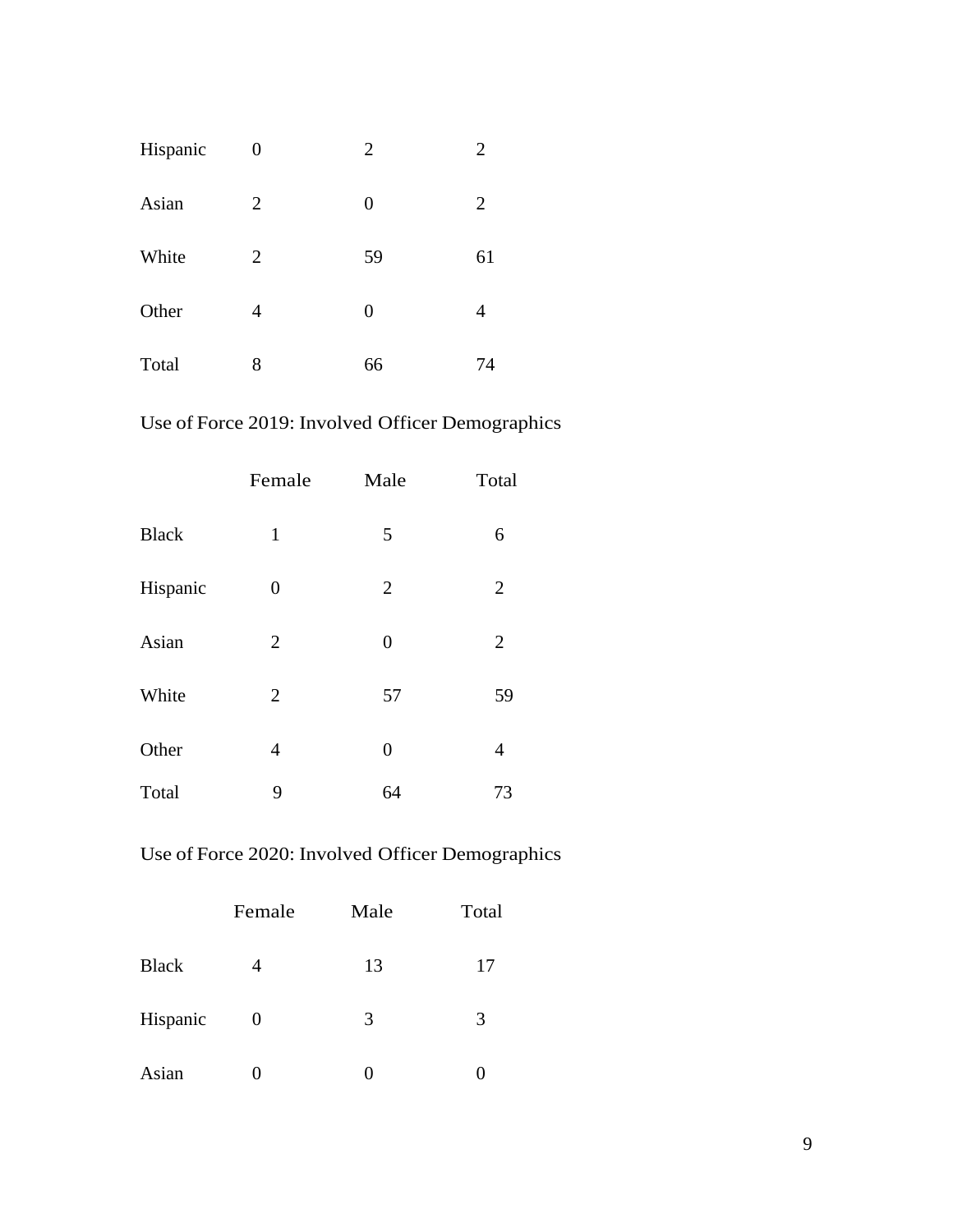| White | 3 | 67 | 70       |
|-------|---|----|----------|
| Other | 0 | O  | $\theta$ |
| Total | 7 | 80 | 87       |

Use of Force 2021: Involved Officer Demographics

|              | Female         | Male           | Total            |
|--------------|----------------|----------------|------------------|
| <b>Black</b> | $\mathbf{1}$   | 18             | 19               |
| Hispanic     | $\mathbf{1}$   | 5              | 6                |
| Asian        | $\overline{0}$ | $\overline{0}$ | $\boldsymbol{0}$ |
| White        | 10             | 101            | 111              |
| Other        | $\overline{0}$ | $\overline{0}$ | $\overline{0}$   |
| Total        | 12             | 124            | 136              |

#### USE OF FORCE INCIDENTS RECEIVED 5 YEAR TREAND: AVERAGE AGE OF INVOLVED CITIZEN

| 2017 | 30 |
|------|----|
| 2018 | 30 |
| 2019 | 31 |
| 2020 | 33 |
| 2021 | 30 |

USE OF FORCE INCIDENTS RECEIVED 5 YEAR TREND: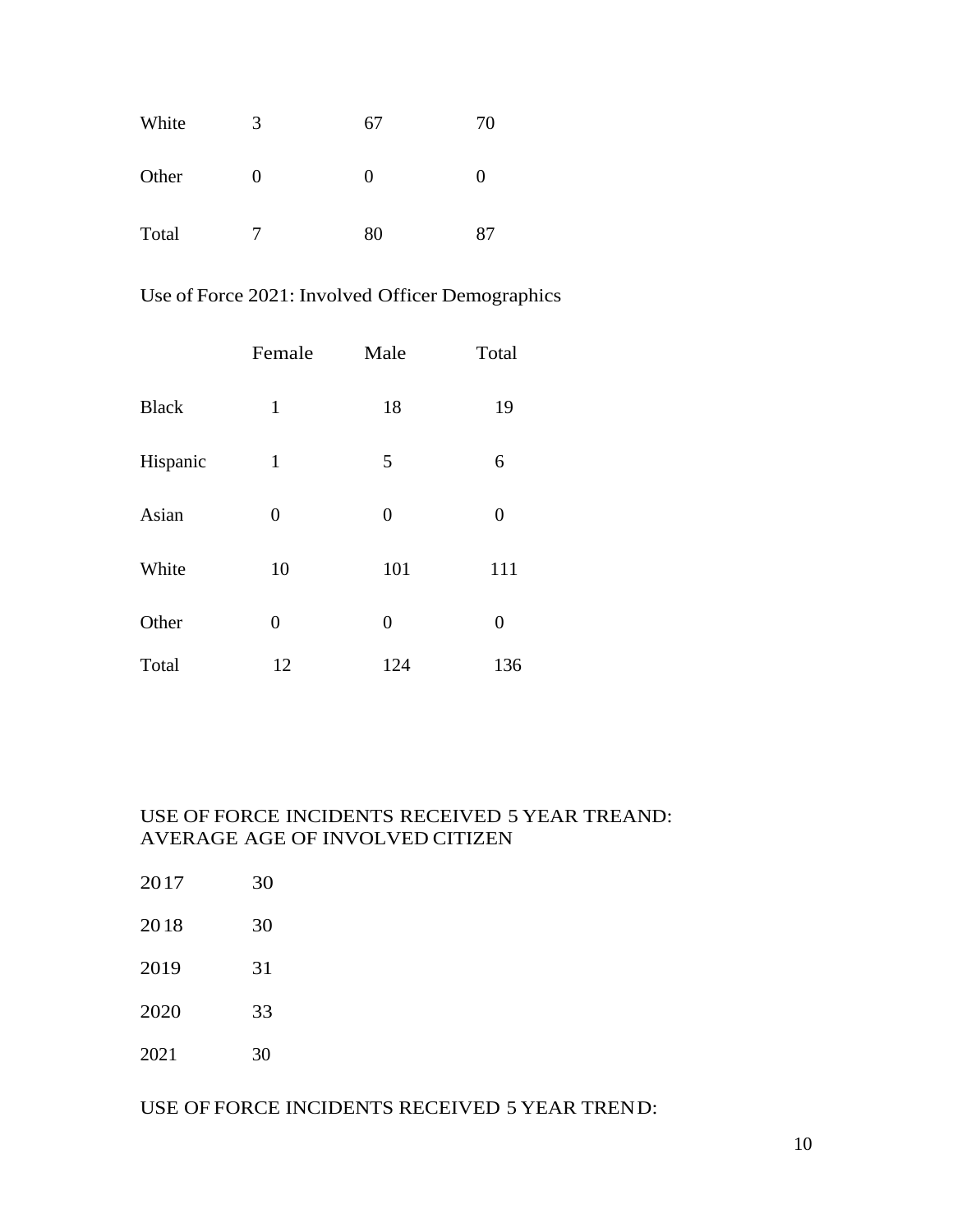## BREAKDOWN BY TYPE OF FORCE

| 2017                         |                                                  |
|------------------------------|--------------------------------------------------|
| Aerosol Agent                | 7                                                |
| <b>ASP</b>                   | $\frac{0}{5}$<br>24                              |
| <b>Body Guard</b>            |                                                  |
| Personnel Weapon             |                                                  |
| Police K-9                   | $\frac{7}{13}$                                   |
| Taser                        |                                                  |
| <b>Deadly Force Response</b> | $\overline{0}$                                   |
| <b>Weapons Discharge</b>     | 23                                               |
| 2018                         |                                                  |
| <b>Aerosol Agent</b>         | 13                                               |
| <b>ASP</b>                   | $\overline{0}$                                   |
| <b>Body Guard</b>            | $\overline{4}$                                   |
| Personnel Weapon             | 24                                               |
| Police K-9                   | 8                                                |
| Taser                        | 31                                               |
| <b>Deadly Force Response</b> | 1                                                |
| Weapons Discharge            | 24                                               |
| 2019                         |                                                  |
| Aerosol Agent                |                                                  |
| <b>ASP</b>                   | $\begin{array}{c} 7 \\ 3 \\ 3 \\ 33 \end{array}$ |
| <b>Body Guard</b>            |                                                  |
| Personnel Weapon             |                                                  |
| Police K-9                   | $\frac{6}{24}$                                   |
| Taser                        |                                                  |
| <b>Deadly Force Response</b> | 1                                                |
| <b>Weapons Discharge</b>     | 5                                                |
| 2020                         |                                                  |
| <b>Aerosol Agent</b>         |                                                  |
| <b>ASP</b>                   | $\frac{5}{0}$                                    |
| <b>Body Guard</b>            | 3                                                |

| DOUY OUAIU                   |               |
|------------------------------|---------------|
| Personal Weapons             | 60            |
| Police K-9                   | 5             |
| <b>Taser</b>                 | 32            |
| <b>Deadly Force Response</b> | 3             |
| <b>Weapons Discharge</b>     | $\mathcal{D}$ |

# 2021

| Aerosol Agent     |  |
|-------------------|--|
| ASP               |  |
| <b>Body Guard</b> |  |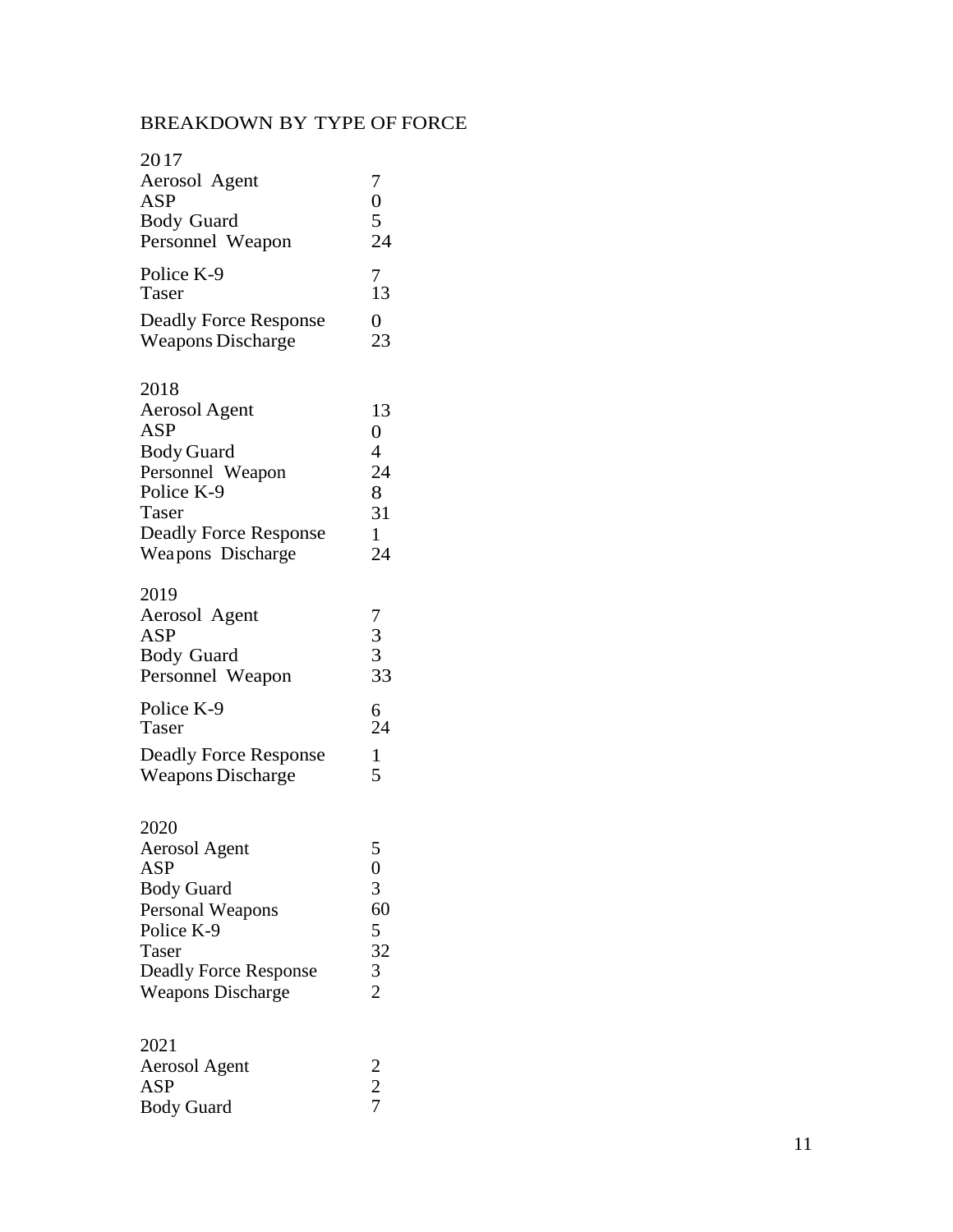| Personal Weapons         | 60            |
|--------------------------|---------------|
| Police K-9               | $\mathcal{D}$ |
| Taser                    | 13            |
| Firearms (Displayed)     | 63            |
| <b>Weapons Discharge</b> | Q             |

### USE OF FORCE INCIDENTS RECEIVED 5 YEAR TREND: INVOLVED CITIZEN'S CONDITIONS

| ×<br>I |  |
|--------|--|

| <b>Mental Health</b><br>$\mathbf{1}$<br>(Became a required field in 2018)<br>None Detected<br>11<br>11<br>Unknown<br>Not Indicated<br>30<br>2018<br>Alcohol<br>20 |  |
|-------------------------------------------------------------------------------------------------------------------------------------------------------------------|--|
|                                                                                                                                                                   |  |
|                                                                                                                                                                   |  |
|                                                                                                                                                                   |  |
|                                                                                                                                                                   |  |
|                                                                                                                                                                   |  |
|                                                                                                                                                                   |  |
|                                                                                                                                                                   |  |
| <b>Mental Health</b><br>6<br>(Became a required field in 2018)                                                                                                    |  |
| None Detected<br>11                                                                                                                                               |  |
| 11<br>Unknown                                                                                                                                                     |  |
| Not Indicated<br>30                                                                                                                                               |  |
|                                                                                                                                                                   |  |
| 2019                                                                                                                                                              |  |
| Under the Influence `<br>25                                                                                                                                       |  |
| <b>Mental Health</b><br>9                                                                                                                                         |  |
| None Detected<br>15                                                                                                                                               |  |
| 18<br>Unknown                                                                                                                                                     |  |
| Not Indicated<br>10                                                                                                                                               |  |
|                                                                                                                                                                   |  |
| 2020                                                                                                                                                              |  |
| Under the Influence<br>43                                                                                                                                         |  |
| <b>Mental Health</b><br>12                                                                                                                                        |  |
| None Detected<br>6                                                                                                                                                |  |
| 21<br>Unknown                                                                                                                                                     |  |
| Not Indicated<br>7                                                                                                                                                |  |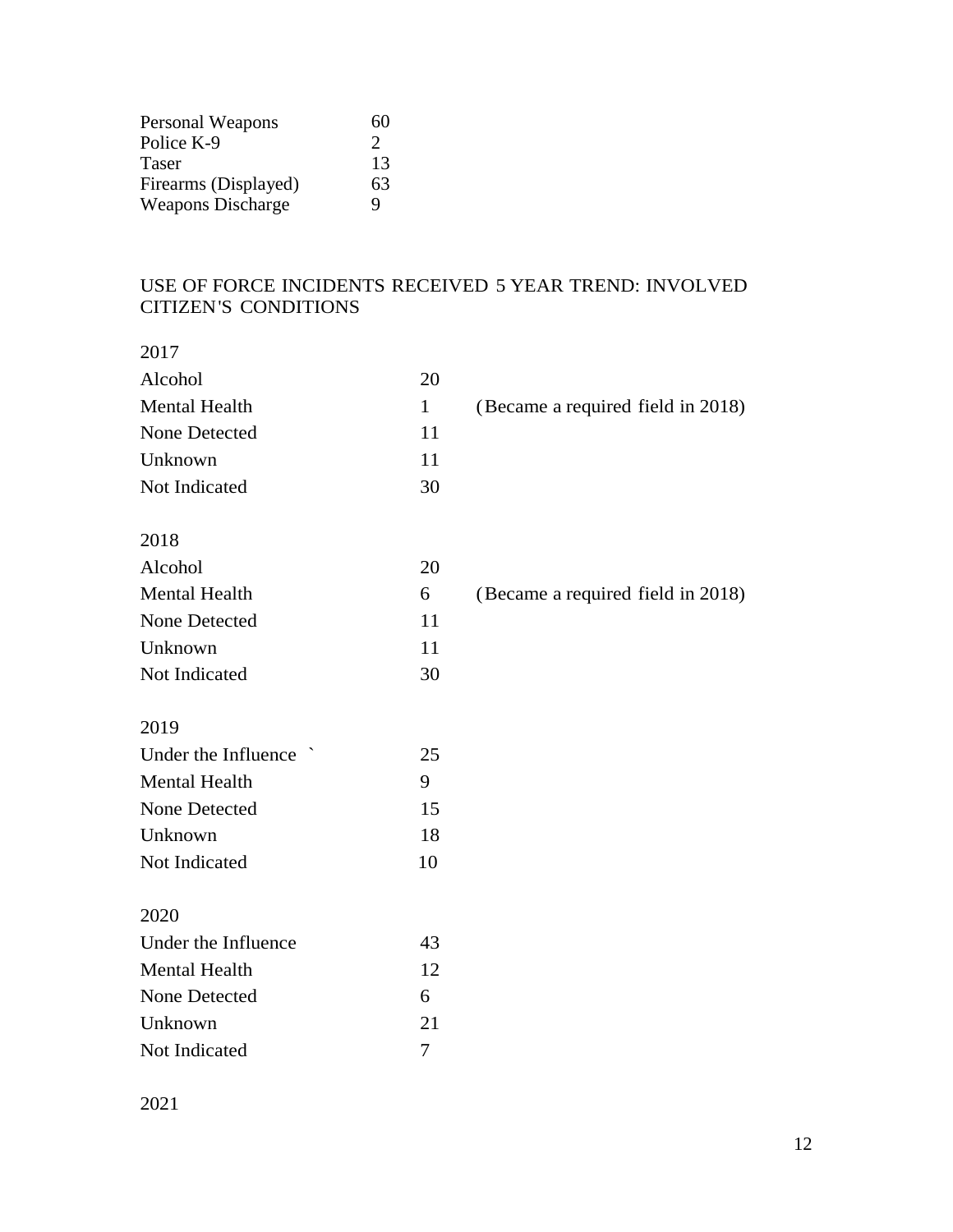| Under the Influence | 29 |
|---------------------|----|
| Mental Health       | 17 |
| None Detected       | 31 |
| Unknown             | 29 |
| Not Indicated       | 17 |

### USE OF FORCE INCIDENTS RECEIVED 5 YEAR TREND: CITIZEN INJURIED

| 2017    |    |
|---------|----|
| Yes     | 17 |
| No      | 25 |
| Unknown | 27 |
| 2018    |    |
| Yes     | 37 |
| No      | 35 |
| Unknown | 27 |
| 2019    |    |
| Yes     | 30 |
| No      | 22 |
| Unknown | 24 |
| 2020    |    |
| Yes     | 34 |
| No      | 31 |
| Unknown | 12 |
| 2021    |    |
| Yes     | 20 |
| No      | 71 |
| Unknown | 12 |
| Claimed | 13 |

Taser Personnel OC Firearm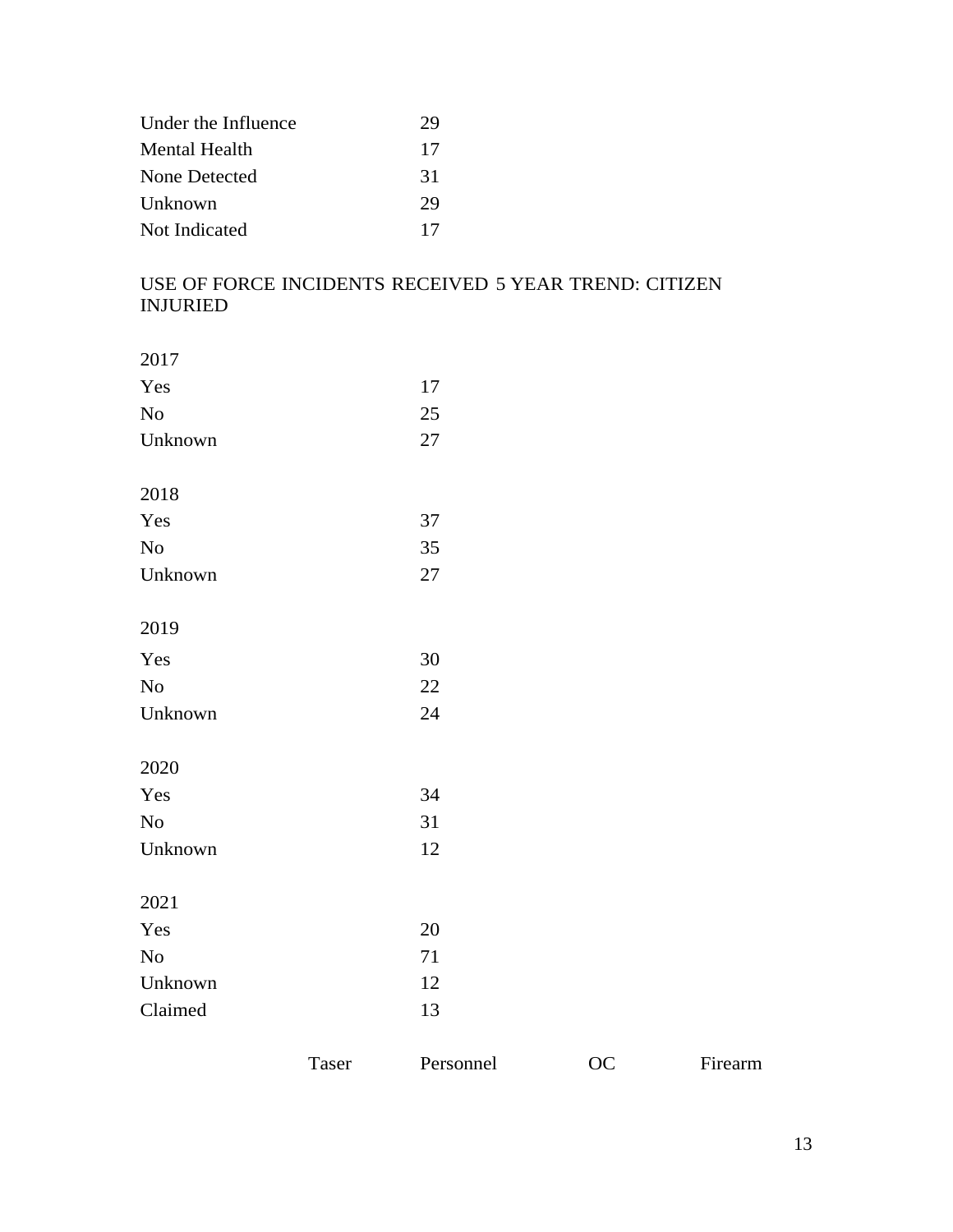| Injury   | $\overline{2}$ | 13             | $\overline{2}$ | 3 |
|----------|----------------|----------------|----------------|---|
| Claimed  |                | 11             |                |   |
| Hospital |                | 2              |                | 3 |
| LifeCare |                | $\overline{2}$ |                |   |

#### USE OF FORCE INCIDENTS RECEIVED 5 YEAR TREND: OFFICER INJURY

| 2017 |                |
|------|----------------|
| Yes  | 7              |
| No   | 65             |
| 2018 |                |
| Yes  | 10             |
| No   | 82             |
| 2019 |                |
| Yes  | 12             |
| No   | 64             |
| 2020 |                |
| Yes  | 18             |
| No   | 69             |
| 2021 |                |
| Yes  | $\overline{4}$ |
| No   | 155            |

#### ANALYSIS

The Battle Creek Police Department defines force as any force used beyond compliant handcuffing. Battle Creek Police Department officers responded to 42,546 incidents (Incident Reports, Field Contacts, Traffic Citations and Accident Reports) resulting in 112 incidents involving 147 uses of force by officers in 2021. Sixty-six of the incidents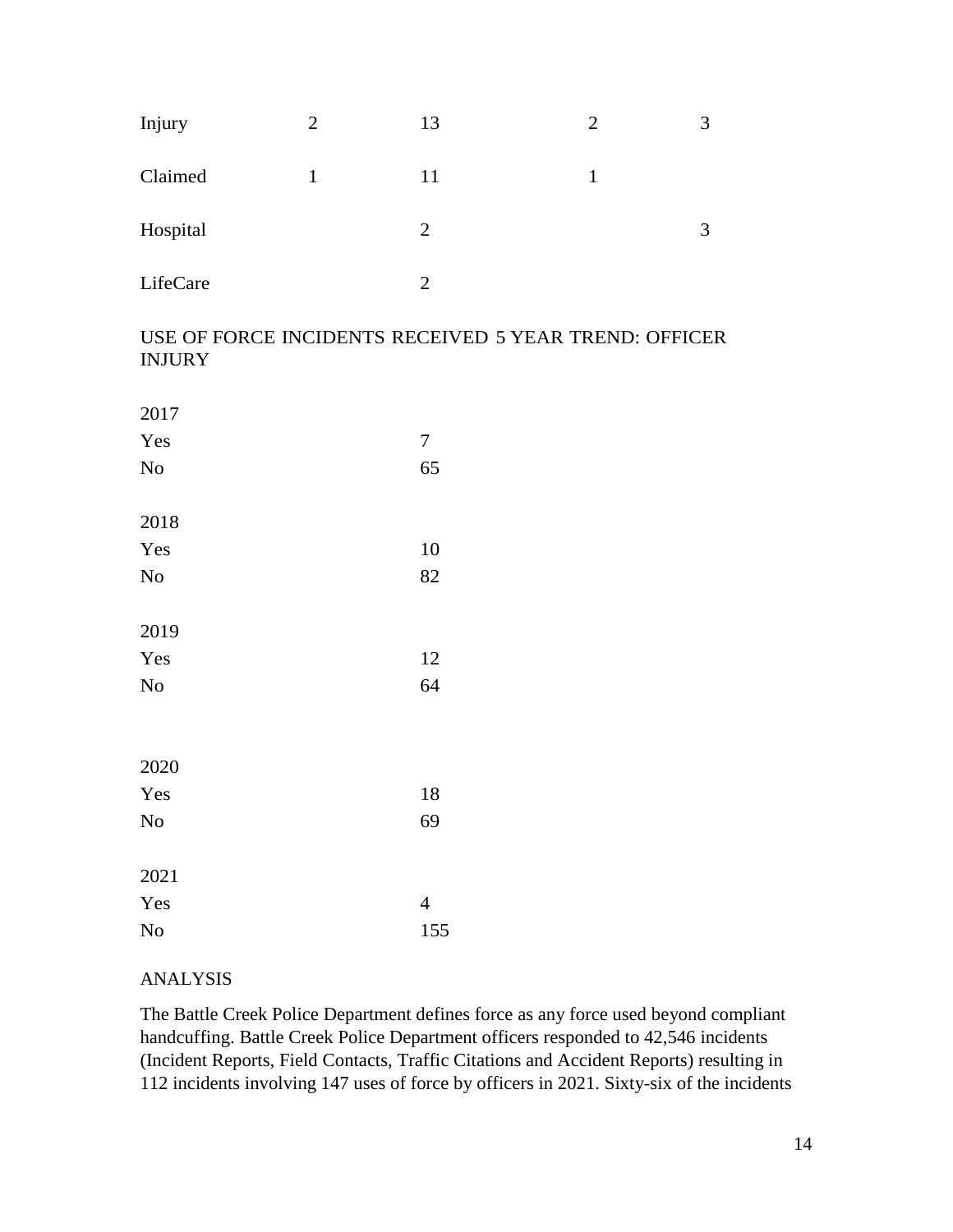involved two or more officers applying force. Overall, of the 42,546 citizen contacts, .02% resulted in a use of force by a Battle Creek Police officer.

The number of uses of force had a large increase; however, 2021 was the first year that displaying a firearm was tracked as a use of force. This accounted for sixty-three additional use of force incidents. Fifty-four use of force incidents involved the displaying of the firearm, five involved aggressive animals, and four officers applied deadly force in three separate incidents. If the force was tracked as it was in 2020, officers utilized force one less time in 2021.

In the last two years, the Defensive Tactics Lesson Plan has called for officers to understand the importance of taking control of a non-compliant person and becoming more proficient in the utilization of ground defense techniques. The rational of the Defensive Tactic cadre is that officers should be more proficient in their abilities and not depend solely on a mechanical device. The desired result is a much more confident officer when the need arises to apply force. Experience has demonstrated that the more proficient and confident the officers are in their own ability the likelihood of unreasonable force being applied is significantly reduced.

The emphasis on this is paying dividends in several areas. The deployment of the Taser decreased by 41% (32 deployments in 2020 compared to 13 deployments in 2021). Officers increased the use of personal weapons by 27% (44 uses in 2020 compared to 60 in 2021). The effectiveness of personal weapons remained consistent at 75 % effective, even though the use increased. This is noteworthy as the Taser deployment was 62% effective in 2020 and 66 % effective in 2021. Citizen injury decreased from 34 in 2020 to 20 in 2021. The same is true regarding officer injury as it declined from 18 in 2020 to 4 in 2021. This can be attributed to the Jiu Jitsu based program that the Department has adopted and continues to refine.

The severity of the injuries have decreased to both citizens and officers as well. This continuing pattern was noted after the Department adopted a Defensive Tactics Lesson Plan that has a firm foundation in Jiu Jitsu. The Department is fortunate to have two instructors on staff that are subject matter experts and have heavily influenced the Department's switch to this discipline. The benefit of a defensive tactics program that is Jiu Jitsu based is that it teaches the officer how to take down and control an individual while giving them options to escalate or de-escalate force as needed.

The average age of the citizen involved was 30. The youngest was 14 years of age (actively fighting with parents and the officer) and the oldest was 75 years of age (man with a gun call where the officer pointed their sidearm). As the Department continues with an unprecedented level of hiring the Department as a whole will grow younger. Supervisors must be aware of this and continue to monitor the officers and their use of force incidents.

Officers applied force in 17 incidents where the individual was documented as having mental health issues. Additionally 29 individuals were under the influence and another 29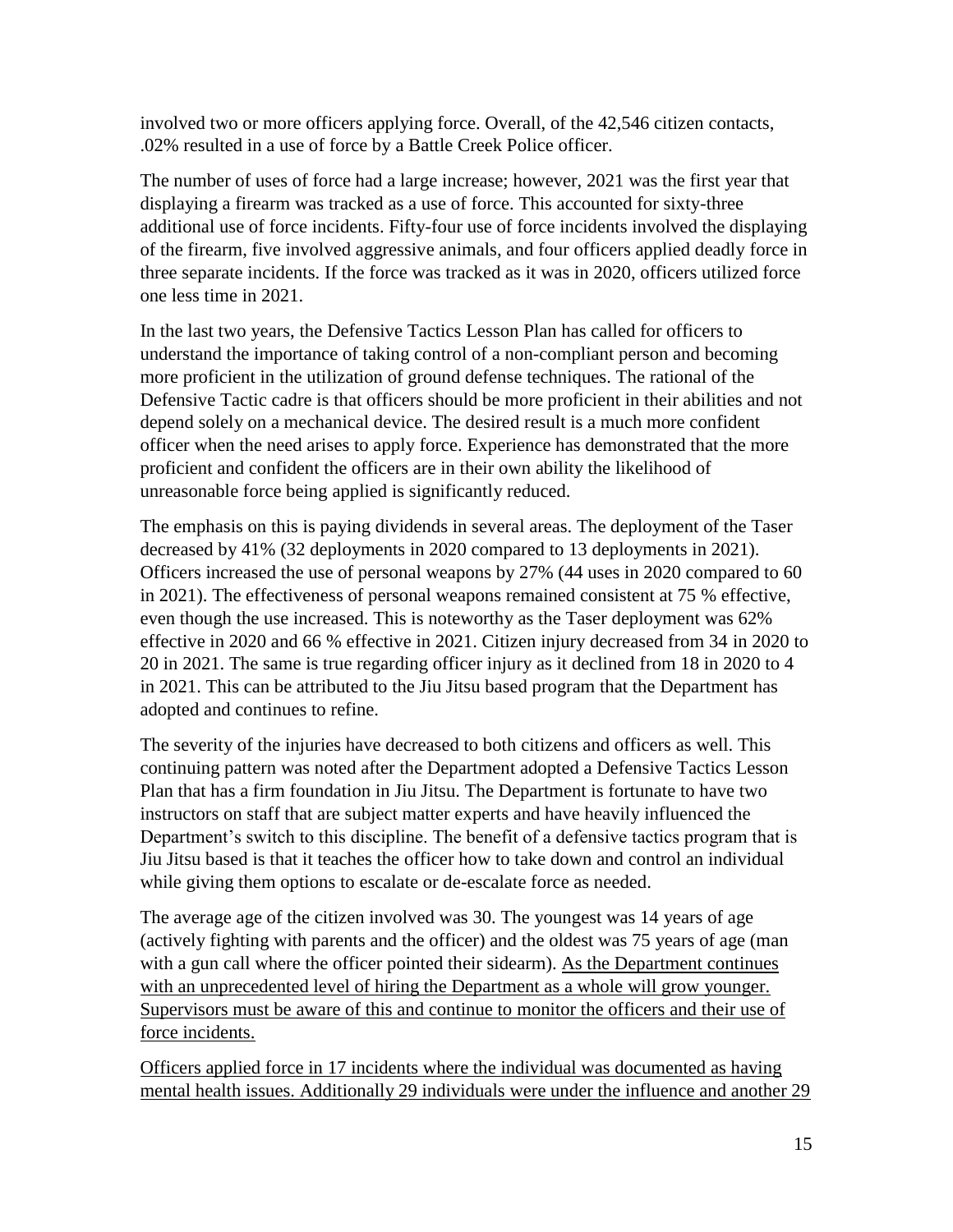were classified as unknown. In the past three years there has been an emphasis on Crisis Intervention Training and De-escalation Training. This may account for part of the decrease in the severity of injuries.

Officers utilized the ASP Baton two times in 2021. Both times, it was not effective, although it was being used to apply leverage to any individual who was laying on their hands and refused to follow directions. In the past, there was hesitation in allowing officers the option of not carrying the ASP Baton. The rational being that it could be used to break vehicle windows when the need arose. As demonstrated by Sergeant Fickle's video during a Use of Force Incident, the ASP is no longer effective at simply breaking a car window. Consideration should be given to allow officers the option in carrying the ASP Baton.

Four officers had three deadly force incidents in 2021. Once incident involved a man with a gun call. Upon arrival, the suspect ran from the officer on foot. Due to the circumstances that the suspect knew the caller, the area was heavily populated, and the suspect was fleeing towards a major throughway, the officer chose to engage in a foot pursuit. The suspect fell crossing a fence allowing the officer to catch up with the suspect. The suspect appeared to be in mental crisis and the CIT trained officer attempted to establish dialogue with the suspect. The suspect produced a handgun from his pocket and fatally shot himself, as the officer fired his sidearm as well.

In the second incident, officers were dispatched to First Step, to assist the workers there with a client who they had secured a mental health pick-up order for. The suspect was in her vehicle with two young children. The suspect eventually displayed a firearm and shot at one of the workers. After the shot, the officers transitioned to a position that did not put the children in the backdrop. The suspect then pointed the firearm at the officers. The officers fired their sidearm, striking the suspect in the shoulder.

The third incident involved an outside agency pursuing a vehicle into the City of Battle Creek. During the pursuit, the suspect had pointed a firearm at the pursuing officers, and shot at the officers at two different locations. Battle Creek Police Department (BCPD) officers did not actively engage in the pursuit due to the large number of officers from four different agencies already engaged in the pursuit. BCPD officers did actively assist setting perimeters and attempting to position themselves to deploy spike strips. At one point a Calhoun County Sheriff's Deputy rammed the suspect, disabling his vehicle. The suspect fled on foot with his firearm. The suspect was attempting to force entry into an occupied residence when the officer confronted the suspect. The suspect refused to obey command and pointed his firearm at the officer. The officer fired his patrol rifle mortally wounding the suspect.

The Michigan State Police investigated all three incidents and submitted their findings to the Calhoun County Prosecutor's Office for review. Calhoun County Prosecutor Gilbert opinioned that the use of force in all three incidents was reasonable and not excessive.